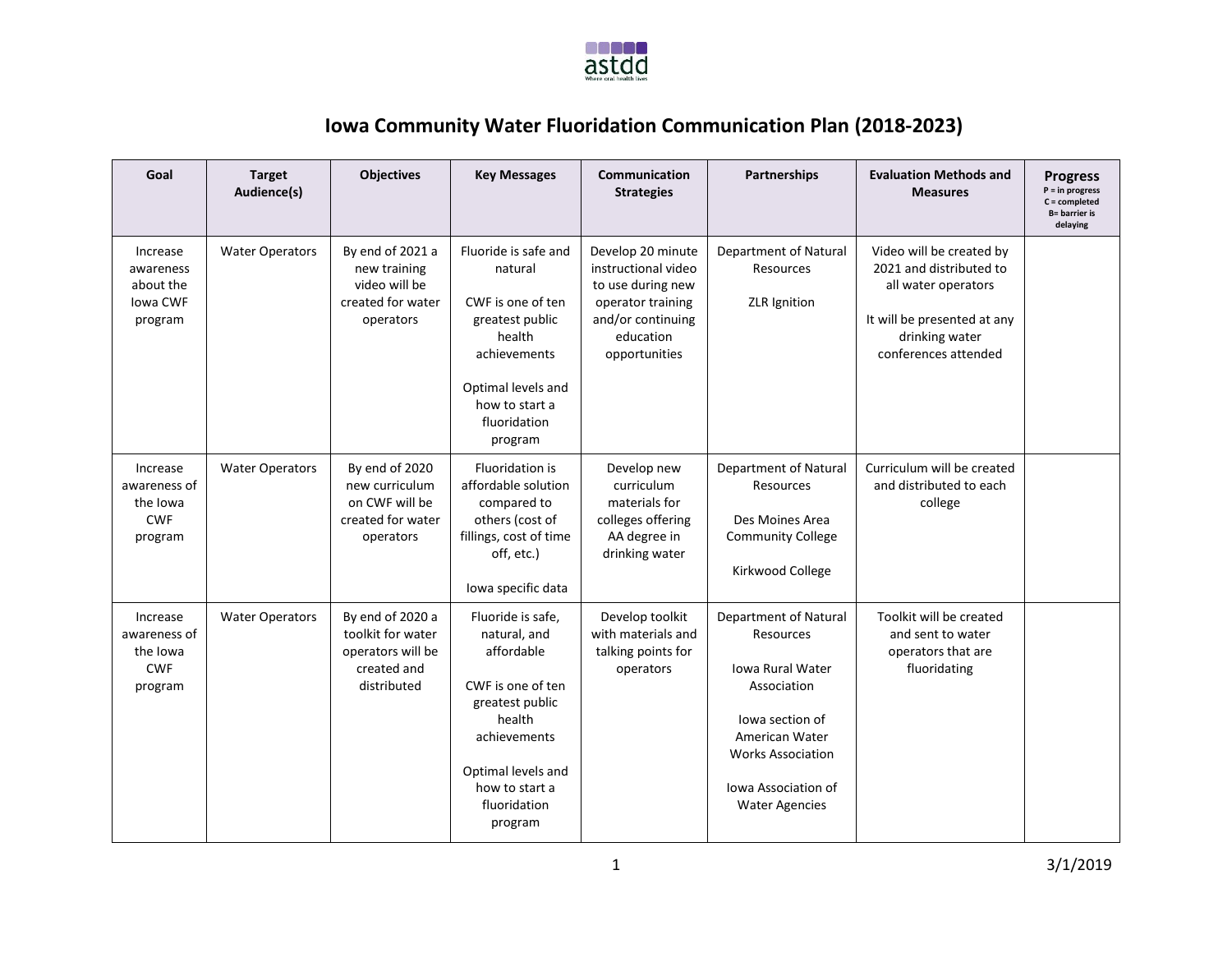

| Goal                                                          | <b>Target</b><br>Audience(s)                                                             | <b>Objectives</b>                                                                                                                                               | <b>Key Messages</b>                                                                                                                            | Communication<br><b>Strategies</b>                                                                                                                                                                                                                                   | <b>Partnerships</b>                                                                                                                                                                                                    | <b>Evaluation Methods and</b><br><b>Measures</b>                                                                                                                                                 | <b>Progress</b><br>$P = in progress$<br>$C = completed$<br><b>B</b> = barrier is<br>delaying |
|---------------------------------------------------------------|------------------------------------------------------------------------------------------|-----------------------------------------------------------------------------------------------------------------------------------------------------------------|------------------------------------------------------------------------------------------------------------------------------------------------|----------------------------------------------------------------------------------------------------------------------------------------------------------------------------------------------------------------------------------------------------------------------|------------------------------------------------------------------------------------------------------------------------------------------------------------------------------------------------------------------------|--------------------------------------------------------------------------------------------------------------------------------------------------------------------------------------------------|----------------------------------------------------------------------------------------------|
| Increase<br>awareness of<br>the Iowa<br><b>CWF</b><br>program | <b>Dentists</b><br><b>Dental Hygienists</b><br><b>Dental Assistants</b>                  | By end of 2019<br>new educational<br>materials and<br>promotional<br>items will be<br>created for<br>dental<br>professionals to<br>use to promote<br><b>CWF</b> | Fluoride is natural<br>CWF is one of ten<br>greatest public<br>health<br>achievements<br>All patients should<br>be receiving<br>optimal levels | Materials (posters,<br>flyers, prescription<br>pads, etc.) will be<br>created to explain<br>the importance of<br>CWF and how to<br>get the discussion<br>started with<br>patients<br>If budget allows,<br>promotional items<br>will be created to<br>give to offices | Iowa Dental<br>Association (IDA)<br><b>Iowa Association of</b><br><b>General Dentistry</b><br>(IAGD)<br>Iowa Dental<br>Hygienists' Association<br>(IDHA)<br>I-Smile and I-Smile<br><b>Silver Coordinators</b><br>(ISC) | Materials will be created<br>and sent at least once<br>through ISC's, IDA, and<br>IDHA partnerships<br>Materials will be updated<br>as needed if new data or<br>information becomes<br>available |                                                                                              |
| Increase<br>awareness of<br>the Iowa<br><b>CWF</b><br>program | <b>City Council</b><br>Members/Water<br><b>Boards</b><br>Boards of Health<br>Legislators | By end of 2019<br>educational<br>materials (flyers,<br>brochures, etc.)<br>will be created                                                                      | Fluoridation is cost<br>effective for their<br>residents<br>Include real-life<br>stories from Iowans<br>Fluoridation is not<br>mass medication | Develop and<br>disseminate flyers<br>and Delta Dental<br>of Iowa<br>Foundation grant<br>funding                                                                                                                                                                      | Delta Dental of Iowa<br>Foundation (DDIAF)<br><b>I-Smile Coordinators</b><br><b>Iowa Water Utilities</b><br>Board (IWUB)<br>Iowa League of Cities                                                                      | Materials will be created<br>and sent annually through<br>I-Smile Coordinators,<br>DDIAF, IWUB, League of<br>Cities, partnerships, etc.<br>Materials will be updated<br>as needed                |                                                                                              |
| Increase<br>awareness of<br>the Iowa<br><b>CWF</b><br>program | <b>General Public</b>                                                                    | By end of 2021<br>focus groups will<br>be conducted<br>using lowa<br>residents to<br>determine public<br>awareness and<br>thoughts about<br><b>CWF</b>          | What does the<br>general public think<br>about fluoridation                                                                                    | Conduct focus<br>groups                                                                                                                                                                                                                                              | ZLR Ignition                                                                                                                                                                                                           | Focus groups completed<br>by 2021<br>Data and feedback<br>collected from focus<br>groups will be used to<br>determine the baseline<br>for awareness of CWF                                       |                                                                                              |